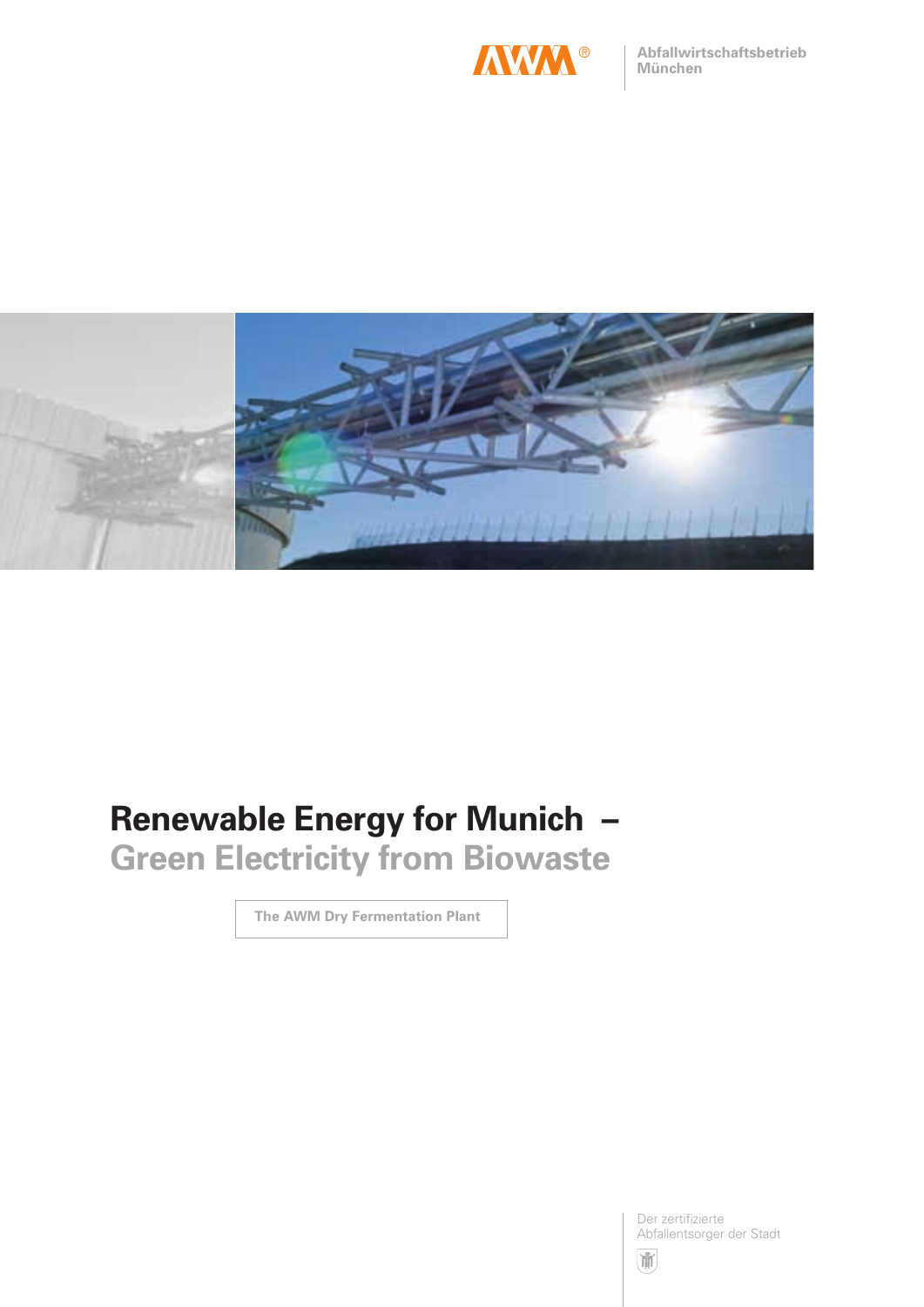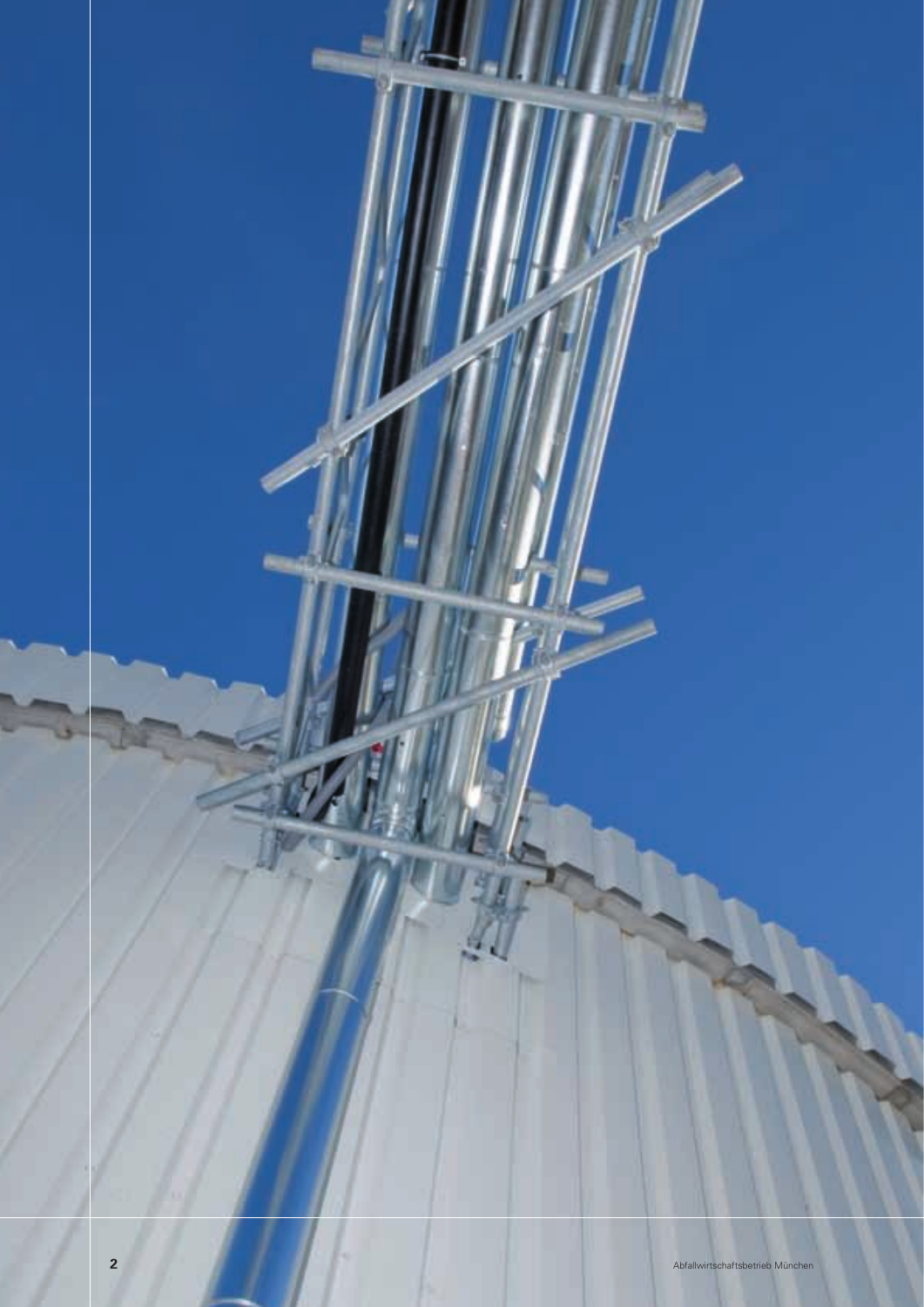## **Renewable Energy for Munich – Green Electricity from Biowaste**

**With the production of environmentally friendly energy from kitchen and garden waste, the Munich Waste Management Company Abfallwirtschaftsbetrieb München (AWM) is breaking new ground in recycling Munich biowaste. The dry fermentation plant in the north of Munich uses the energy potential of Munich biowaste by processing it with the environmentally friendly method of dry fermentation.** 

**AWM uses this new technology while accounting for the principles of sustainable management and practicing regional recycling management with a high value-adding chain. This is an essential contribution to protecting our climate and conserving resources.** 

#### **The Dry Fermentation Plant – A Contribution to Sustainable Waste Management**

Dry fermentation's innovative and efficient environmental technology complies with the principles of modern and sustainable waste management. The plant is allowed to treat up 25,000 tons of organic waste (kitchen and garden rubbish) collected through the brown bin. In 2011 2,600,000 kWh were fed into the grid, This was enough to provide 1000 Munich households with electricity, thereby saving 298,000 l of fuel. This is roughly enough electricity to satisfy the annual consumption demands of around 1,600 Munich households; this replaces about 375,000 liters of heating oil. The waste heat from the combined heat and power (CHP) plants (cogeneration plants) and the fermentation residues are also put to good use: the heat is used in the plant to heat various substance flows, and the fermentation residues are processed into finished compost which is then returned to the biomass cycle as valuable fertilizer. These aspects make the total concept both ecologically and economically attractive.

#### **From Organic Waste to Green Electricity – AWM's Ecological Waste Management Concept**

Munich, the capital of the German State of Bavaria, had already set the right course in 1989 with its ecologically oriented concept for cutting down on and recycling waste.

AWM set the standard for recycling Munich biowaste, when it introduced the three-waste-container system for those segments making up the largest quantity of domestic refuse: biowaste, paper and non-recyclable waste. Munich biowaste has been collected everywhere in brown containers since 1999; until 2008, it was predominantly recycled in private composting plants.

AWM has coupled a plan by stages with its waste management concept for optimized disposal of biowaste. The resulting plans for a separate biowaste treatment plant led to an innovative research and development project in 2003. The company BEKON Energy Technologies GmbH & Co. KG and AWM conducted a joint pilot project, "The Use of Dry Fermentation for Treating Munich Biowaste", on the waste depot Entsorgungspark Freimann. During the three-year test, it was proven that Munich biowaste, with its low percentage of interfering substances, is well-suited for this method.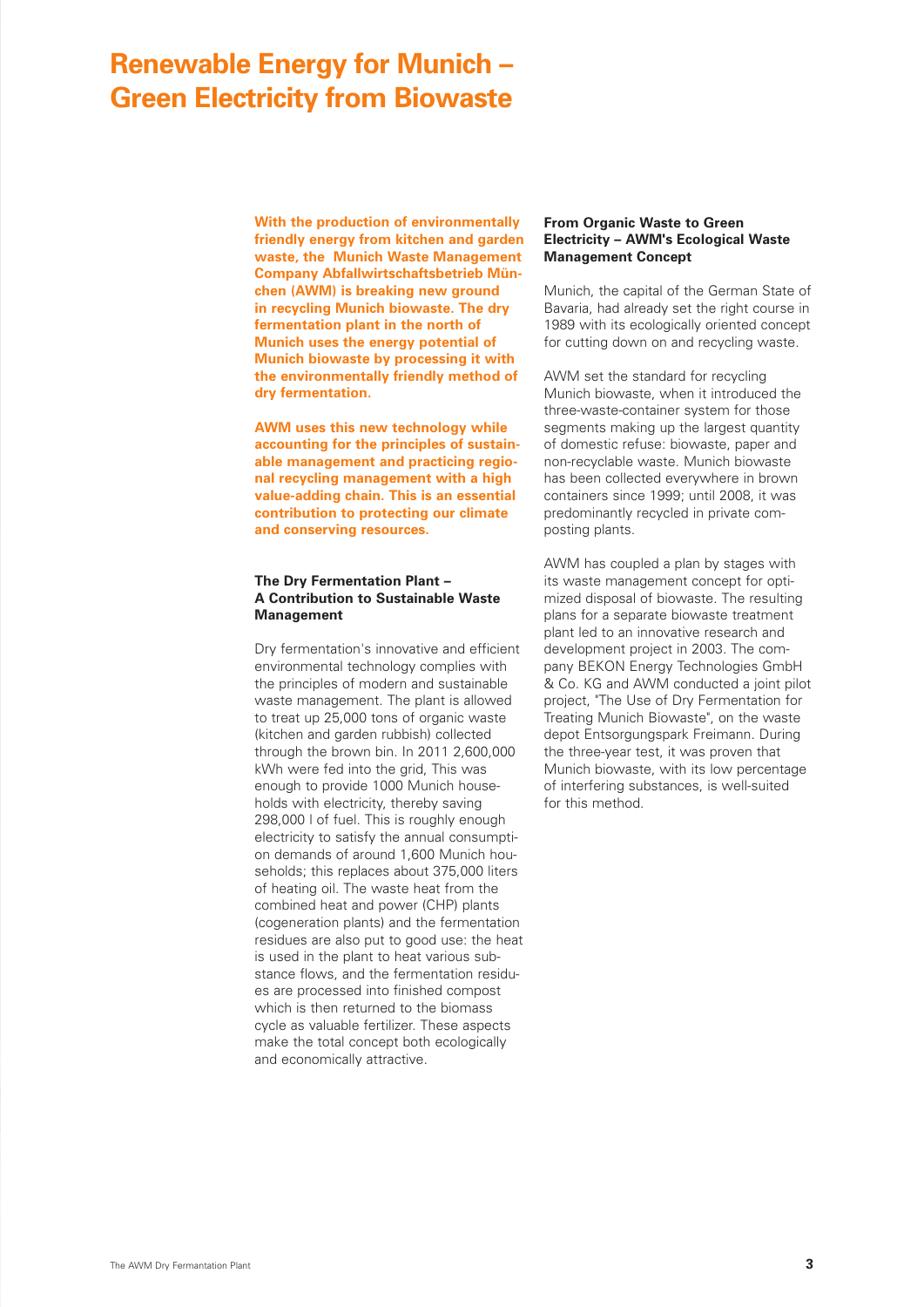## **Renewable Energy for Munich – Green Electricity from Biowaste**

#### **Equipped for the Future**

Today's recycling concept for Munich biowaste is characterized by high disposal reliability. With the dry fermentation plant's annual capacity being 25,000 tons and an average annual input of approx. 40,000 tons biowaste from brown containers, the plant's potential is fully exploited. Biowaste quantities exceeding this level are recycled through the Munich district fermentation plant and private composting plants.

Having its own dry fermentation plant makes AWM more independent of market conditions for biowaste recycling. A further plus: The Erneuerbare-Energien-Gesetz (EEG - German Renewable Energy Sources Act) provides a long-term guarantee of compensation for electricity produced from biomass. The use of combined heat and power (CHP) generation is also compensated and a technology bonus is granted for the innovative dry fermentation.

#### **AWM Facts & Figures**

As a municipal waste management company, AWM offers comprehensive disposal services for all citizens of Munich, the capital of Bavaria. Its strength lies in the combination of technical, ecological, economical and social skills.

Each day, nearly 1,300 employees and civil servants ensure that Munich's waste disposal runs smoothly. AWM counts property managers and private households among its customers, along with commercial enterprises, public facilities and other regional administrative bodies. Each week, Munich's garbage collectors empty more than 395,000 containers of non-recyclable and recyclable waste in the three-container system.

AWM Facilities:

- 4 work yards
- 12 recycling centers
- Second-hand department store "Hall 2"
- Fleet with 220 garbage trucks
- Waste management facility with dry
- fermentation plant and landfill
- Waste incineration plant

These services are supplemented by pickup services for bulk waste, a container service, a chaffing and composting service, the 15plus service, container cleaning and many others. Comprehensive waste consultation through the Info-Center hotline, the internet, and brochures round off the offer.

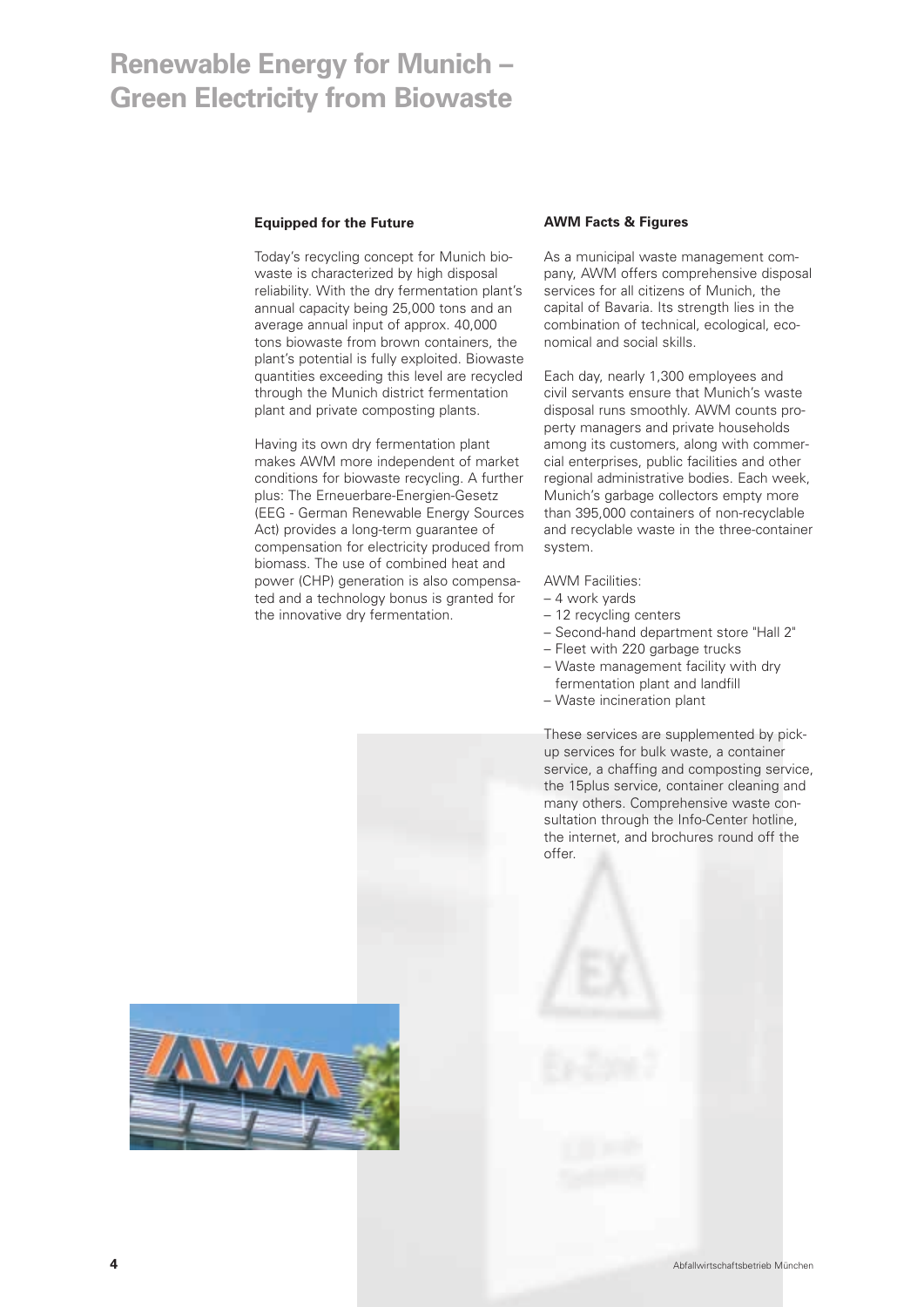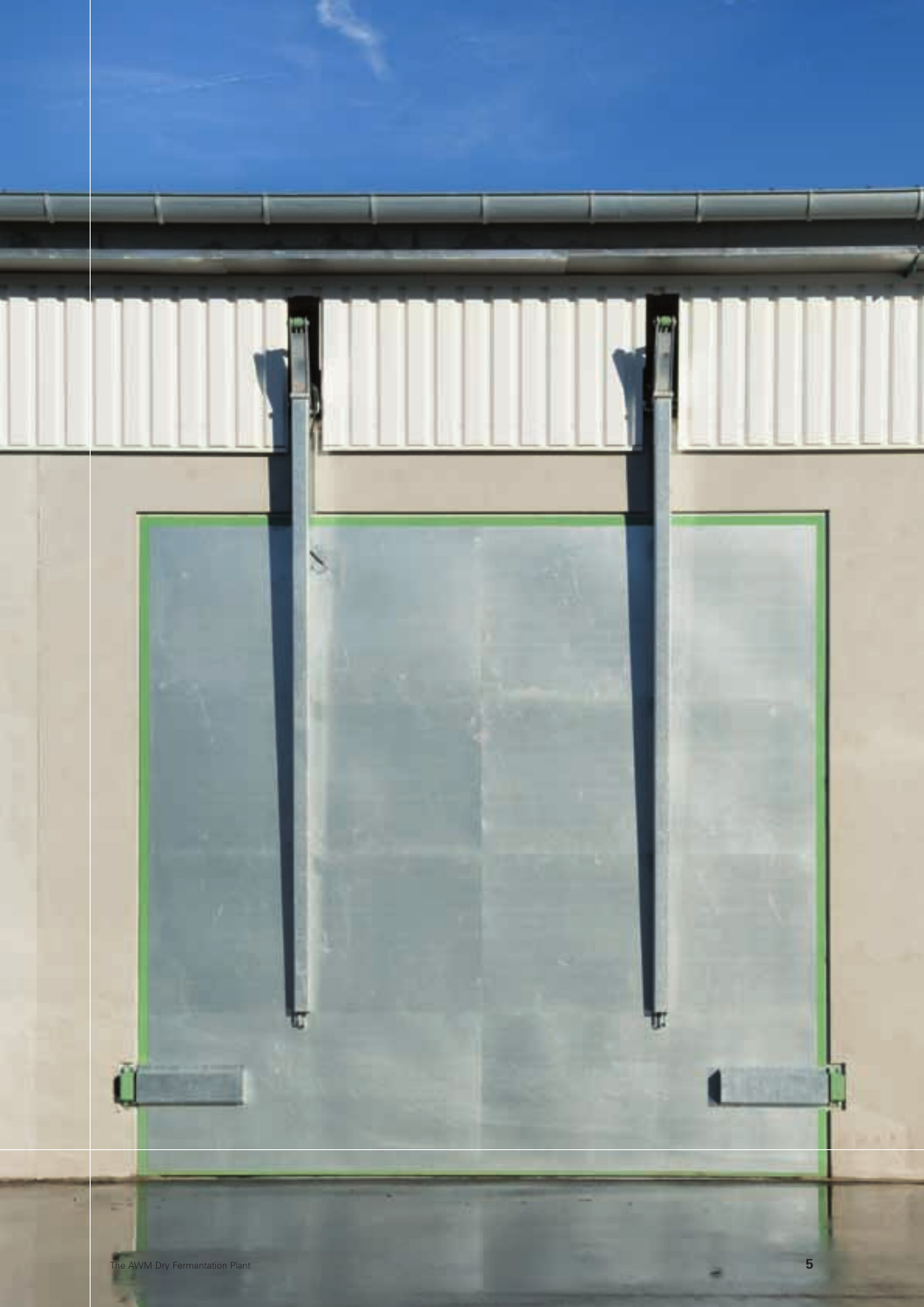## **The AWM Dry Fermentation Plant**



**The Munich based company BEKON Energy Technologies built a large-scale pilot plant for dry fermentation of biowaste on the waste depot Entsorgungspark Freimann with the support of Abfallwirtschaftsbetrieb München.** 

**The pilot system with four digesters (biowaste reaction chambers) was completed July 2003. Initially, the plant processed 6,500 tons of biowaste per year. By May 2006, this amount had in creased to approx. 9,500. The annual output of the test system most recently generated 930,000 kilowatt hours electricity, i. e., enough to supply energy to around 400 Munich households.** 

#### **Plant Expansion**

AWM took over the BEKON research and development plant in April 2006. The positive results in processing biowaste convinced the City of Munich to buy and further expand the existing plant. The number of digesters was increased from four to ten. AWM invested approximately 5 million euros in the plant expansion.

Since the end of 2007, up to 20,000 tons of biowaste are recycled annually with the new technology. This corresponds to twothirds of the biowaste collected from the biowaste containers in Munich.

The dry fermentation plant is distinguished by the simple and compact construction of its digesters, and, hence, of the entire plant. Its modular design with various digesters allows plant expansion without major expenditures, should the capacity be increased sometime in the future.



Biowaste collection – AWM collects approximately 40,000 tons per year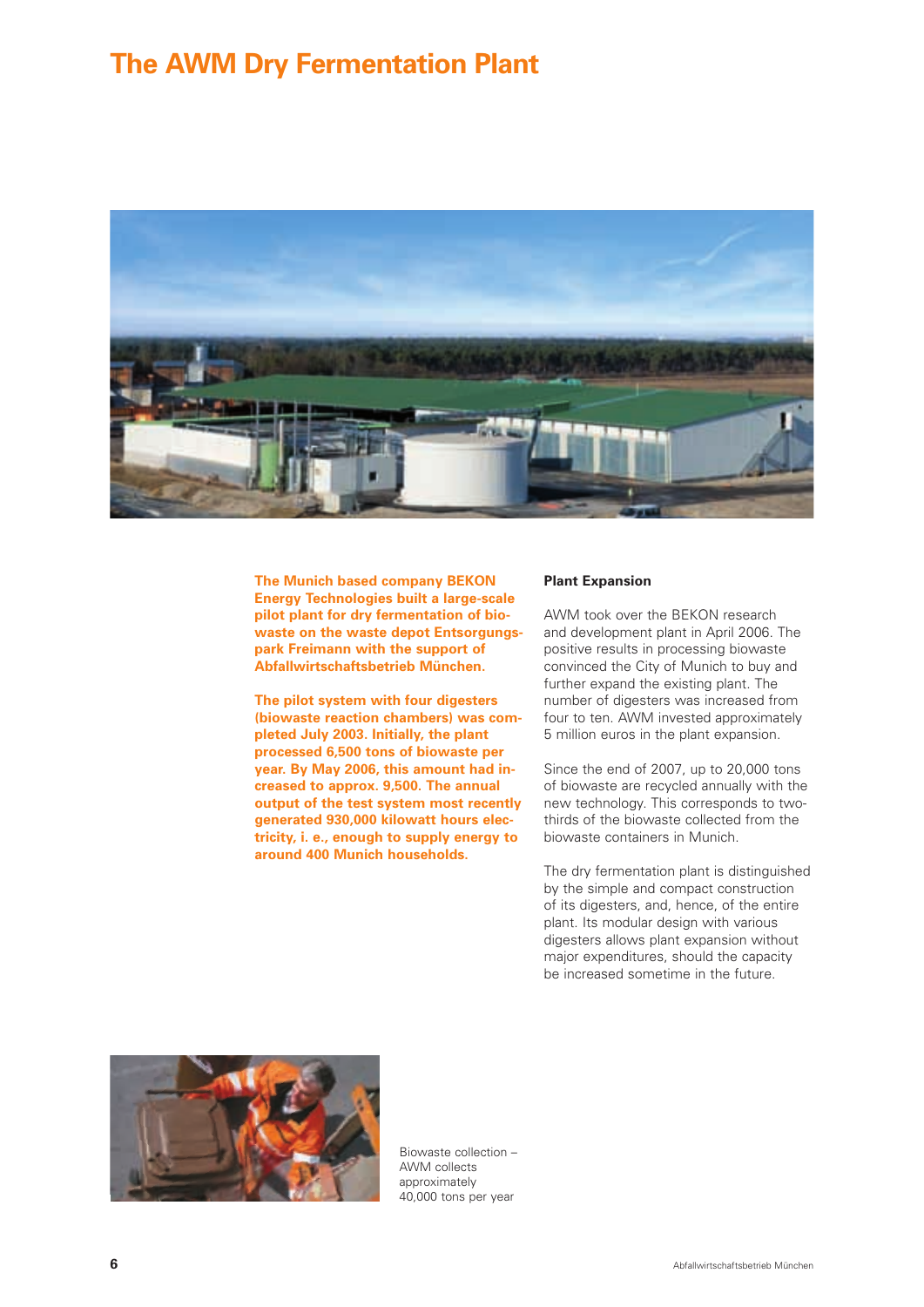#### **The Process behind Dry Fermentation of Biowaste**

The BEKON Company has continuously optimized the dry fermentation technology since it first built the City's pilot plant in 2003. The company meanwhile holds a number of patents on this technology.

The Process: The biowaste begins to ferment anaerobically in closed, airtight fermentation containers, called digesters. Special bacterial cultures produce biogas during the process.

The material to be fermented is constantly kept moist, creating optimal living conditions for bacteria. The liquid that issues from the fermentation is collected and fed back into the digesting matter from above, which means it is repeatedly inoculated with bacteria, so that the fermentation process is constantly kept going.

#### **Technical Plant Data**

- Allowed capacity
- Substrate throughput at 90 % availability: 22,500 tons p.a.
- Volume of the 10 digesters: 7,500 m<sup>3</sup> – Potential bio gas yield: approx.
- 1,800,000 m<sup>3</sup> p. a. using 25,500 t of substratum
- Combined heat & power plant (CHP) electric output: 3 x 190 kilowatt (electric)
- Potential electricity yield: approx. 3,400,00 kWh p. a. (with 5.5 KWh/m³ biogas energy content and a 38 % degree of efficiency (electric) for the CHP plant)
- Fermentation residues for further processing: around 17,000 tons p.a.
- Finished compost produced: 9,000 tons p.a.

#### **Method Advantages**

The applied dry fermentation technology allows digestion of relatively dry biowaste with up to 50 % dry matter content. Fermentation plants that work with "wet fermentation" were originally used in agriculture, to ferment liquid and solid manure. Unlike dry fermentation, wet fermentation requires that the waste matter be transferred to a pumpable, liquid substrate.

In dry fermentation, the material to be fermented is either not chopped at all or only roughly chopped. As a result, far fewer machines are required than in wet fermentation plants. The plant has no moving parts, since the material does not have to be mixed. This has a positive impact on operating costs: Wear and tear and maintenance costs are low. Energy consumption in the dry fermentation plant is considerably less than that of a comparable wet fermentation plant.

The process is practically emission-free. This benefits the environment and AWM, for this guarantees that there will be no need for retrofitting, should new pollution laws be enacted, even in the future. And the neighborhood in the north of Munich around the Entsorgungspark Freimann site also profits from the environmentally friendly plant: The receiving area is indoors, and the odor intense phase takes place in a closed system (the digesters). The result: almost no odor emission.

Method advantages at a glance:

- Simple technology
- Low maintenance costs
- Low process energy consumption
- Low susceptibility to interfering substances, such as foils or woody or fibrous constituents
- Greatly reduced emission



The Dry Fermentation Process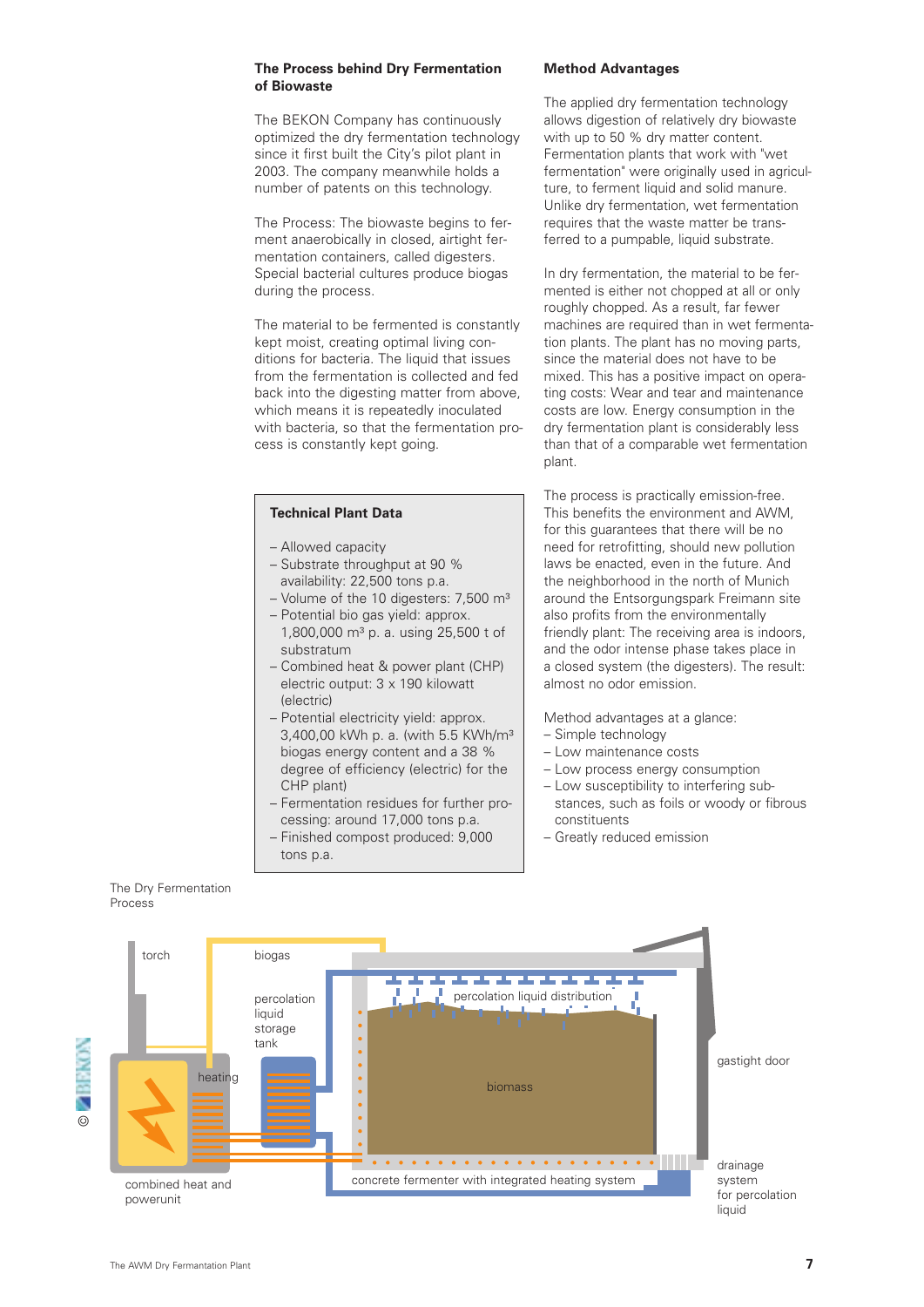## **Plant Workflows**

**The digesters are run in so-called batch operation. This means: Once biomass is filled into the digesters, it remains there until the end of the retention time, without further material being added or removed. The plant is remote controlled by a computer supported operational control system.** 

#### **Filling the Digester**

The biowaste that is delivered is mixed with material that has already been fermented and then filled into the digester with a wheel loader.

Each chamber holds 370 to 450 tons of biowaste. To ensure that there is always enough biogas for the combined heat and power plant, a number of digesters are operated simultaneously in progressive stages. Two of the plant's digesters are filled each week.



The digester gates open upwards, which prevents a wheel loader from accidentally colliding into a gate and damaging it during filling and clearance.

Once filled, the digesters are sealed with hydraulically operating gas-tight gates. An inflatable sealing lip attached to the gate provides the gas-tight seal for the digester. Before the gate is opened, the air is again let out of the seal.

#### **Fermentation of Waste in the Digester**

Various decomposition reactions take place within the digester. The most important processes are: hydrolysis, acid formation, and methane formation. Cell water (percolate) is released during hydrolysis. The percolate contains an easily degradable organic substance and bacteria, and



represents a valuable natural catalyst in the procedure. The percolate is caught on the bottom of the digester and temporarily stored in a tank (see above photo). Here it is kept warm and then reused to spray the biomass. During the biomass's entire retention time in the digester, the percolate is kept in circulation, allowing the fermentation process to continue.

The fermentation process takes place at a mesophile temperature ranging from 34 to 37° C. Integrated bottom and wall heating in the digester maintains this temperature. A heat exchanger can also be used to thermally adjust the added percolate. This allows optimal, economic control, since the heating energy is self-supplied by the waste heat from the incineration process in the combined heat and power plants (see: Electricity & Power Production from Biogas).

The biowaste spends 4 to 5 weeks in the digester, depending on the quality and condition of the substrate and the time of year. At the end of the detention time, the fermentation chamber is completely emptied and then refilled.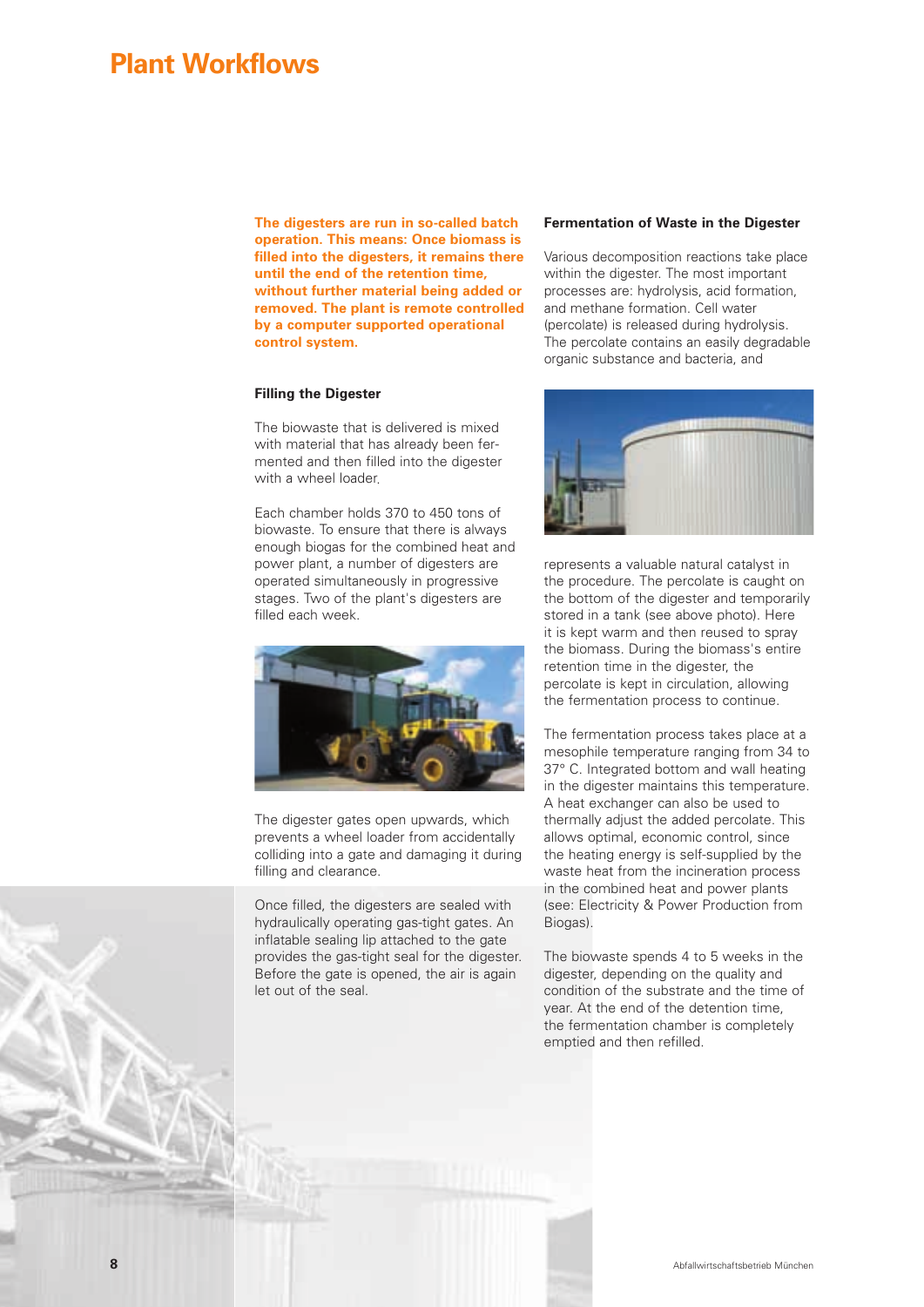#### **Composting Fermentation Residues**

At the end of the fermentation process, the fermented biomass is removed with the wheel loader. The biomass then enters a downstream composting process, without further processing or additives. The fermented biomass leaves the digesters at decomposition stage 3 to 4. Further decomposition then takes place near the plant, on a covered area with a sealed bottom. Because the low-structured fermentation residues contain a high content of moisture they have to be drained using a mattress of shrub cuttings. To reach the necessary temperature for the hygienization of the fermentation residue the input of structured material is mandatory. Through this process decomposition stage 5 is reached. After several filtering processes a high-quality product is generated. The finis-

Compost piles: fermentation residues are stacked



hed compost is subject to strict quality assurance by the Bundesgütegemeinschaft Kompost e.V. and bears the RAL quality mark. There are various possibilities for using the finished compost,

thanks to its high quality. Private use and use in gardening are both possible, as is agricultural use.

#### **Electricity & Power Production from Biogas**

The ten digesters at the plant continually produce biogas throughout the year. Approximately 13 % of the biomass used is converted in the process, with the methane content of the biogas amounting to roughly 50 to 60 % by volume.

The biogas accumulates in the digester above the fermenting substrate, where it is temporarily stored during fermentation. Costly external gas storage is not necessary, since the combined heat and power plants are regulated according to the gas that is available. The biogas produced from the biowaste is dried, and then the gas quality and quantity are measured. A gas control path, a gas compressor and an activated carbon filter for desulfurization are used to feed the biogas to the three combined heat and power plants. Even though the sulphur content is low, (attributed, above all, to the fact that, in Munich, primarily raw plant waste and not food and animal waste (protein carriers) are disposed of in the biowaste container), the specifications of the combined heat and power plants make a reduction of sulfur necessary.

The biogas is completely converted into electricity in three combined heat and power plants, each with 190 kilowatts (electric). In case of malfunction emergency, the biogas is burned by the excess gas burner (torch). The biogas burns completely in the combined heat and power plants, where an electricity supplying generator is driven producing alternating current. The generated electricity is fed into the public network.

The waste heat produced during combustion is optimally used by the combined heat and power plant. It serves as process heat and dries the various substances in drying boxes set up especially for this purpose.

The core of the plant: the garage-like digesters

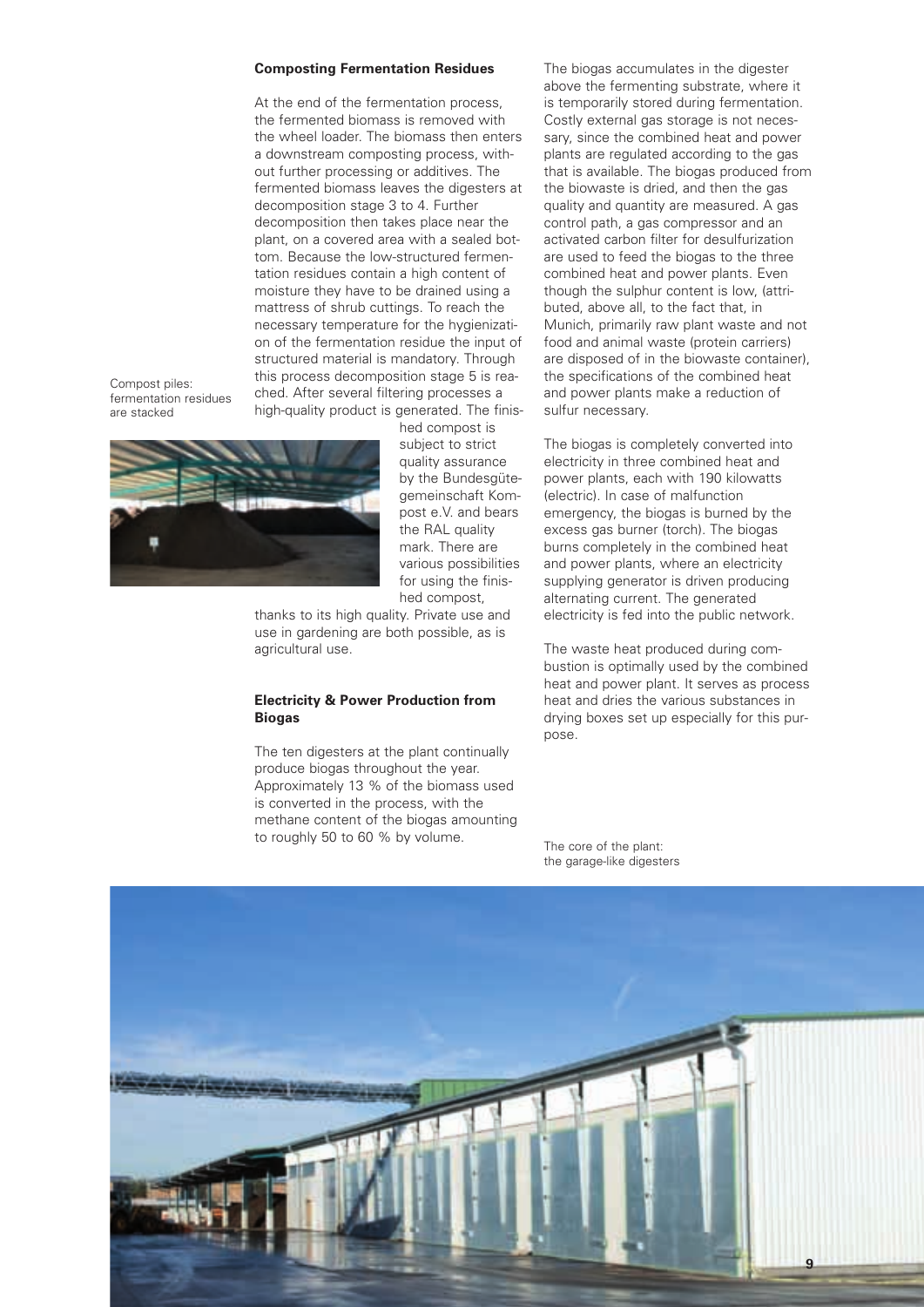### **Marketing the End Products**

#### **Dry Fermentation of Biowaste Creates Valuable Products with Definite Return on Investment**

#### **Process End Products**

#### **Biogas**

The Munich pilot plant has been supplying biogas since 2003. Up to 50 to 60 % of the gas mix volume is made up of highenergy methane. Further components are carbon dioxide (40 to 45 % by volume) and traces of hydrogen sulphate, nitrogen, hydrogen and ammonia. Biogas serves as



the energy source for producing renewable energy. It is turned into electricity and heat in the combined heat and power (CHP) plant.

#### **Electricity**

Three combined heat and power plants, each with 190 kilowatts electric output, generate the electricity. The dry fermentation plant's ten digesters together supply

enough biogas to generate approximately 3,400,000 kilowatt hours of electricity per year. This is roughly enough electricity to satisfy the annual consumption demand of about 1,300 Munich households. Biogas from biowaste, as a renewable energy source, is funded in accordance with the Erneuerbare-Energien-Gesetz (EEG – German Renewable Energy Sources Act). For the electricity produced in the expanded plant, AWM receives a basic payment, a CHP bonus (see "Heat Output") and a technology bonus of 2 cents per kilowatt hour, pursuant to the 2004 version of the EEG law. This funding is far better than that of the existing plant's compliance with EEG 2000. The increased payment for feeding the electricity is guaranteed by the EEG act for a period of 20 years. Since 2009 the AWM gets an additional 1 Cent/kWh because of the minimal noxious emmissions of the combined heat and power plants.

#### **Heat Output**

The heat is used as process heat to warm the plant and the adjacent commercial building. A further portion of the heat is used to dry the sieve residue and further substance flows. This combined heat and power generation is particularly encouraged by the EEG (CHP bonus).



Combined heat and power plants (CHP)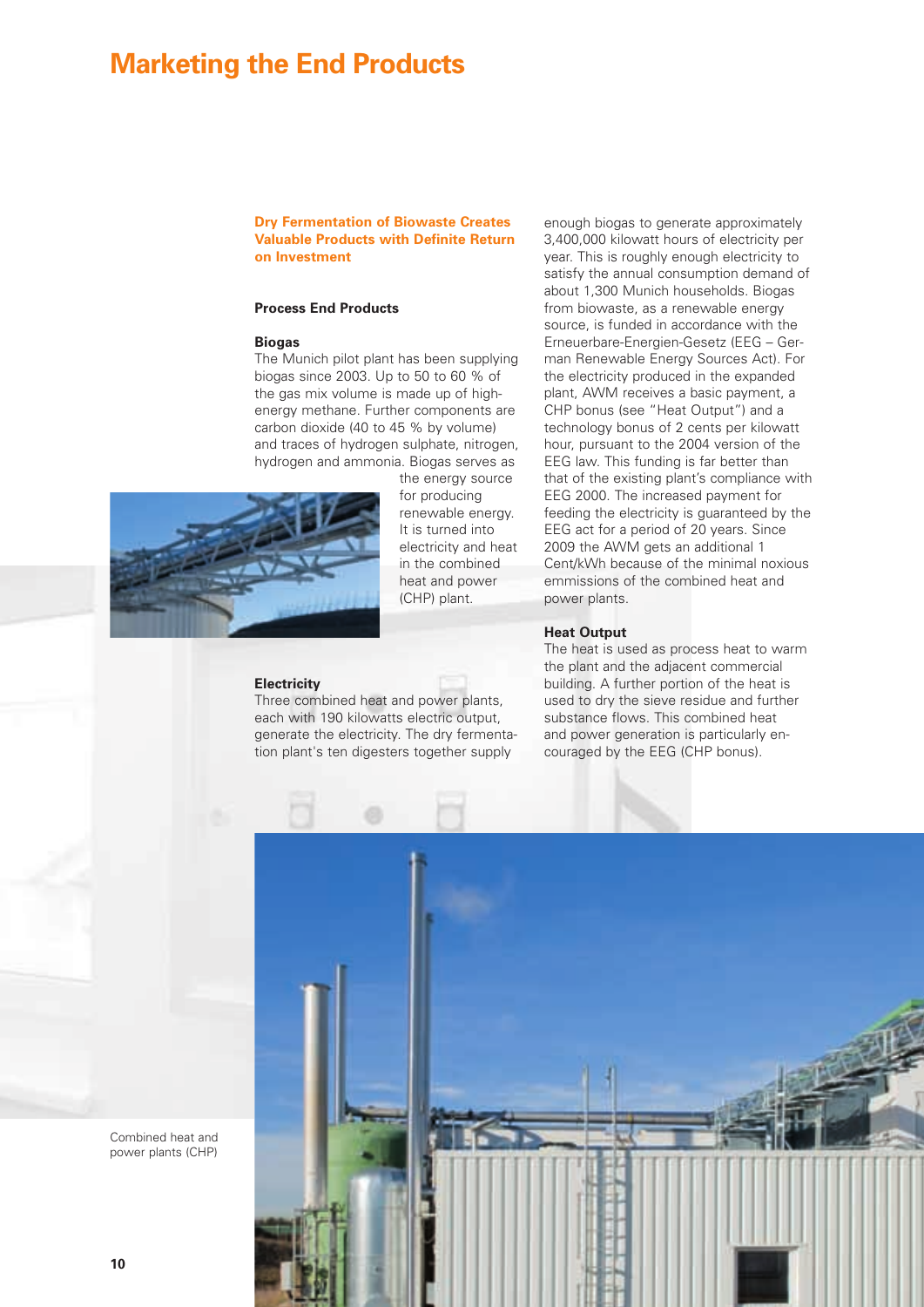#### **Compost**

The finished compost is certified by the federal quality assurance association Bundesgütegemeinschaft Kompost e.V. Since fall 2008, the ecological premium product is also offered in smaller quantities as Munich Potting Soil, ("Münchner Blumenerde"). The compost is mixed with



special substrates and long-lasting fertilizers, using a long-tried recipe. "Münchner Blumenerde" is suitable for house and terrace plants and is sold in 45-liter sacks at selected recycling centers

The AWM is currently setting up a system of regional soils like special topsoil for gardens or balcony plants. Starting in 2012 loose soil in bigger quantities will be sold at the waste depot Entsorgungspark Freimann.

Through the use of local aggregates logistic and energy costs are saved. Because the basis for the Munich Soils ist the high qualitiy compost produced by the AWM, the percentage of turf and fertilizer is much lower compared to conventional soil. This substitution of turf and fertilizer saves energy and is an important contribution to the protection of marshes and the climate.

#### **The Dry Fermentation Plant's Contribution to Environmental Protection**

Not only Munich citizens benefit from dry fermentation to recycle their biowaste: Many small, individual units within the plant's overall concept contribute to environmental protection and once again attest AWM's ecological approach to dealing with waste produced in daily life.

One particular focus, here, is the regional concept – from collecting waste in nearby Munich districts to avoid long transport paths, to producing biogas as a renewable energy source and then feeding the energy into the public power supply system, to marketing the finished compost at the Munich recycling centers. All of the procedure's end products – energy, heat and compost – remain in the Munich area. They are used locally, with large ecological and economical benefits.

By using the dry fermentation technology, AWM creates a closed cycle for recyclable materials, thereby reducing energy consumption, emissions and costs. In addition, fermentation allows 20 to 25% reduction of organic waste mass, and the final composting step results in further reduction of about 50 %. This allows for further reduction of the great magnitude of Munich biowaste by over 50 %.

Structural features of the plant also contribute to resource conservation. Rain water that falls on the building roofs, for example, is collected and used to moisten the nearby landfill in the Entsorgungspark Freimann.

With the production and energetic exploitation of biogas, AWM also contributes to climate protection, since green electricity reduces the use of fossil fuels, such as coal, petroleum and natural gas. The innovative technology also reduces uncontrolled discharge of methane into the atmosphere as the biomass decomposes. Thus, dry fermentation makes a significant contribution to climate protection.

AWM supports the Federal Ministry of the Environment, the Bundesumweltministerium, in reducing  $CO<sub>2</sub>$  emissions in Germany. In line with the current discussions on greenhouse gas reduction and climate change, AWM commissioned the environmental institute bifa in 2007 to assess the effects of Munich waste management  $CO<sub>2</sub>$  reduction from 1997 to 2006. The detailed results are summarized in the brochure "Erfolge des Abfallwirtschaftsbetriebes München beim Klimaschutz" (Abfallwirtschaftsbetrieb München's Successes in Climate Protection"). Consequently, the dry fermentation plant for Munich biowaste is a further important contribution to climate protection.